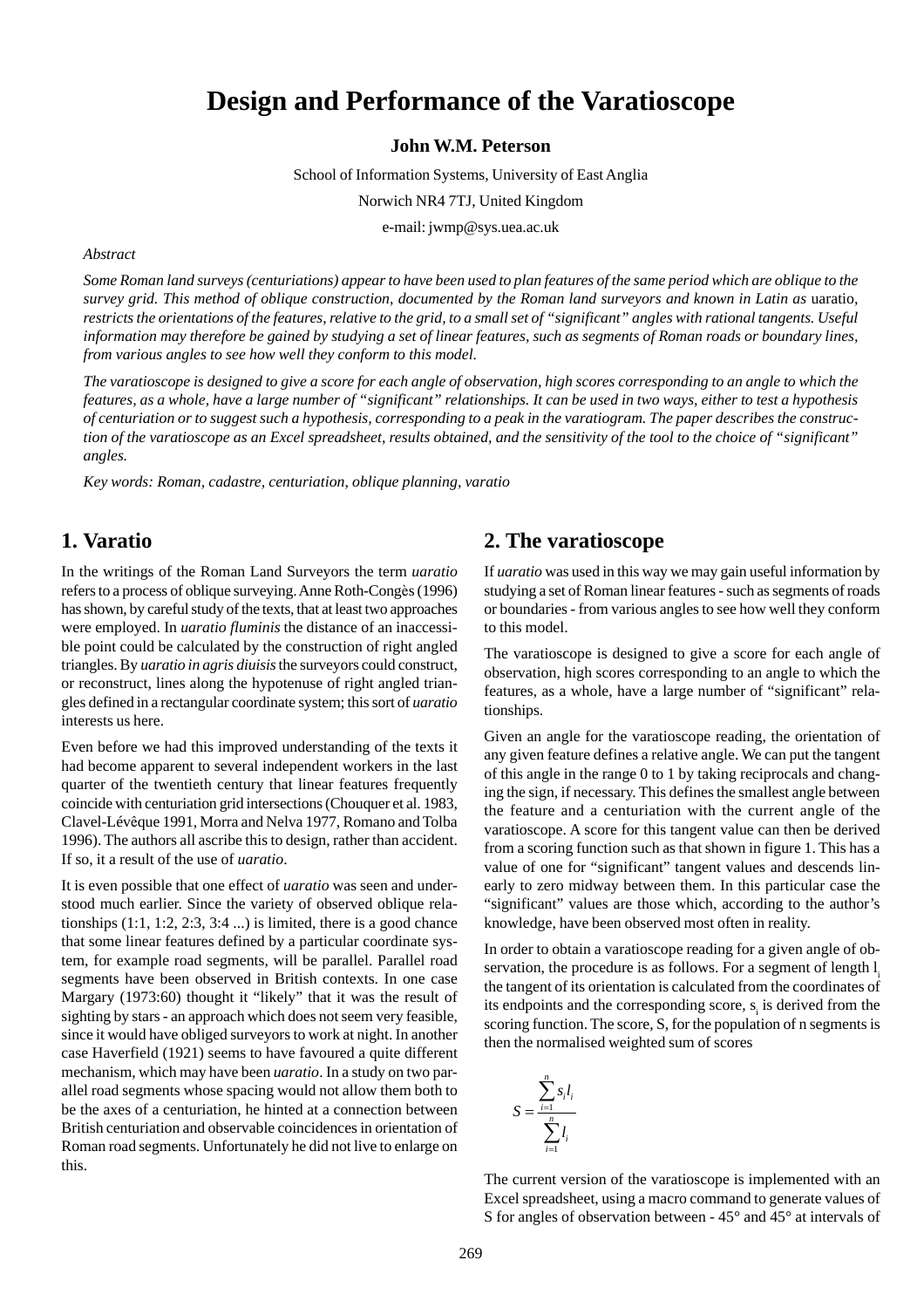

*Figure 1: A scoring function for tangents of angles.*

Distribution of scores for vallum



*Figure 2: Score for orientation of Inglewood centuriation compared to all scores for the vallum of Hadrian's Wall.*

quarter of a degree. This covers the whole range of possible centuriation angles. Because of the linearity of the scoring function between 0 and 1 the distribution of these scores has a mean of 0.5. Results suggest that it is normal, as you would expect from the central limit theorem and the arbitrary definition of observation angles.

## **3. Use of the results**

#### **3.1. Hypothesis testing**

We may already have a hypothetical centuriation, proposed perhaps from the layout of existing surface features. The score for its orientation, with respect to a well defined set of Roman linear features in an area, can be compared with the general distribution of scores.

An example is the Inglewood centuriation in Cumbria, Britain and the vallum of Hadrian's wall. The orientation of the hypothetical centuriation, as defined by Alan Richardson (1999) , is N 30.96° W (-0.5404 radians). The vallum was defined by a set of coordinates for the endpoints of 104 segment taken from the OS map of the Wall (Ordnance Survey 1964). These segments have a total length of 98.3 km. Their score relative to the angle of the proposed Inglewood centuriation is 0.600.

The general distribution of scores (figure 2) has the following parameters:

| mean               | 0.500 |
|--------------------|-------|
| standard deviation | 0.044 |



*Figure 3: Varatiogram for the vallum of Hadrian's Wall.*



*Figure 4: Varatiogram for the vallum of Hadrian's Wall in circular form. The arrows indicate the orientation of the axes of the Inglewood centuriation.*

Only a small part of a normal distribution with this standard deviation exceeds the observed score of 0.600. The chance of seeing such a high value is 1.2%. The idea that we would have seen such a high score if we had been interested in some orientation other than that proposed by Richardson can be rejected at the 2% level.

#### **3.2. Generation of hypothesis**

The varatioscope output can be displayed as a varatiogram, a graph of scores for the complete range of possible centuriation angles. In the case of that for the vallum (figure 3) there are three high peaks, and four lesser ones. If the presence of a centuriation were suspected in the area, for example because landscape features had consistent orientation or Roman road segments were parallel, each peak could be the basis of an individual hypothesis to be tested against these other indicators.

So that the results of this approach might be seen more clearly, the varatiogram can also be displayed in circular form (figure 4).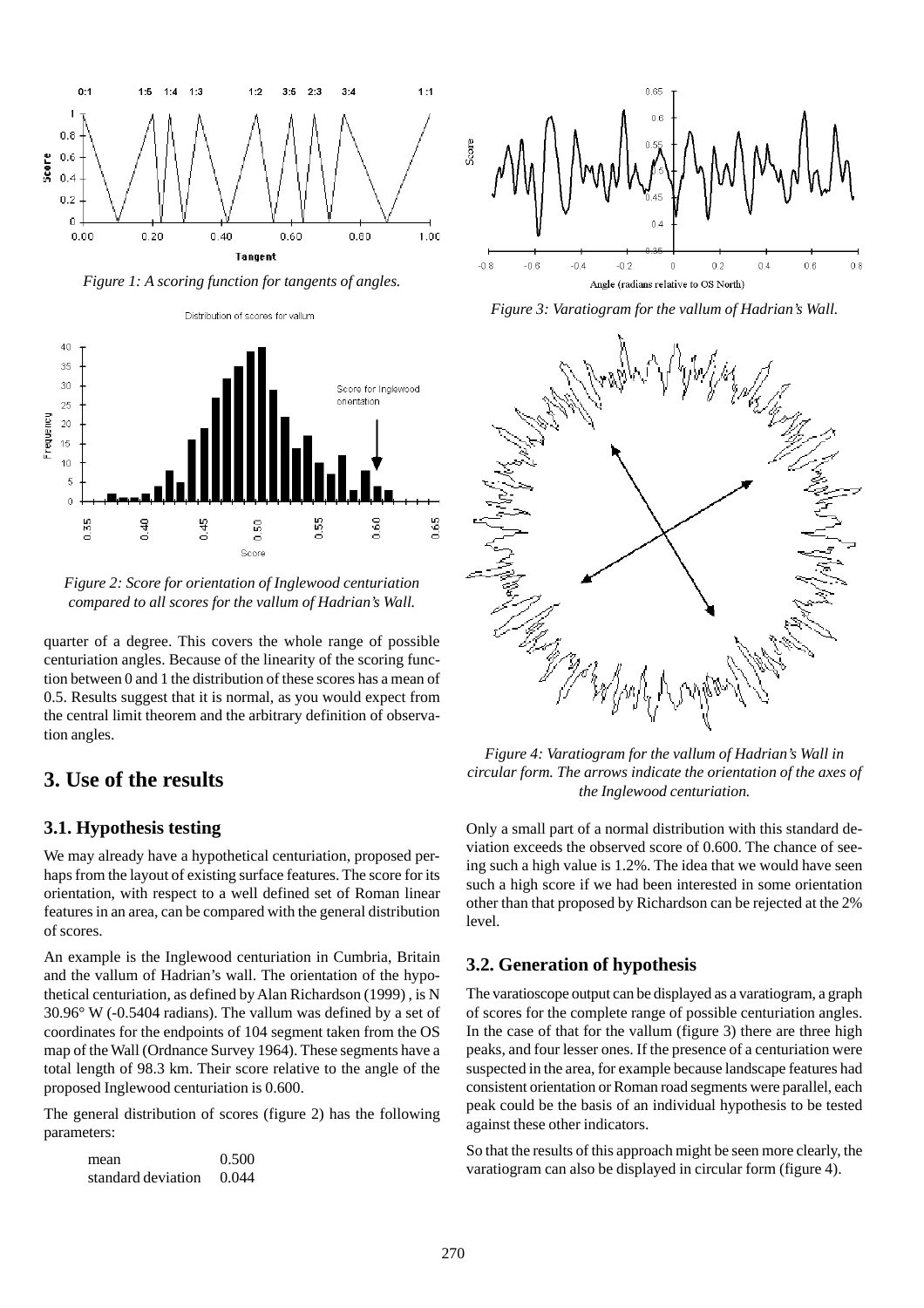

*Figure 5: Varatiograms for the vallum of Hadrian's Wall, using scoring different scoring functions.*

### **4. Sensitivity**

An important question about the usefulness of this approach is to how the choice of "significant" angles in the scoring function affects the varatiogram. The angles chosen as "significant" need to be matched to some well defined reality. Those chosen in the scoring function shown in figure 1 attempted to meet this criterion, but it is one of many choices which could have been made. How can we distinguish between these choices?

One approach is to use sets of angles of different sizes, each defined to include angles with tangents which are: rational, less than one and with a denominator less than a given value. The first set (denominator  $\leq$  2) includes 0:1, 1:1 and 1:2. The next set includes these three plus 1:3 and 2:3, and so on.

#### **4.1. Tests of sensitivity using the vallum data**

For the vallum data the results are shown in figure 5.

#### **4.2. Trials using Wetterau limes data**

The Wetterau *limes*, on the German frontier, provides another set of data. The maps in the *limes* guide (Klee 1989) show that a part of it takes advantage of the terrain, changing orientation frequently,



*Figure 6: Varatiograms for the Wetterau limes, using different scoring functions.*

whereas another part ignores the smaller natural features and includes several relatively long straight sections. In its relationship to the ground, it appears very similar to the vallum of Hadrian's Wall. For the purposes of this investigation this part is used, starting at Kleinkastell 21 of Strecke 4, at Langenhain, and ending at the end of Strecke 5, at Groß-Krotzenburg.

The results for different scoring functions are shown in figure 6.

### **5. Discussion and conclusions**

From these graphs (figures 5 and 6) we can see a clear result of increasing the number of "significant" angles from 3 (denominator  $\leq$  2) to 11 (denominator  $\leq$  5). The number of peaks in the varatiograms increase in both cases. There is a greater range of options for the construction of centuriation hypotheses.

It is also clear that the position of peaks, and their height, is sensitive to this choice. This is most true for the change from denominator  $\leq 2$  to denominator  $\leq 3$ , but it is also true for other sets. In the case of the Vallum, neither of the two largest sets defined in this way produces as significant a score for an input angle of - 0.5404 as that produced by the set used in figure 1. This set was a particularly fortunate choice, from the point of view of supporting the Inglewood centuriation hypothesis.

The results therefore need to be handled with care, using information principally from the denominator  $\leq 4$  and  $\leq 5$  varatiograms in